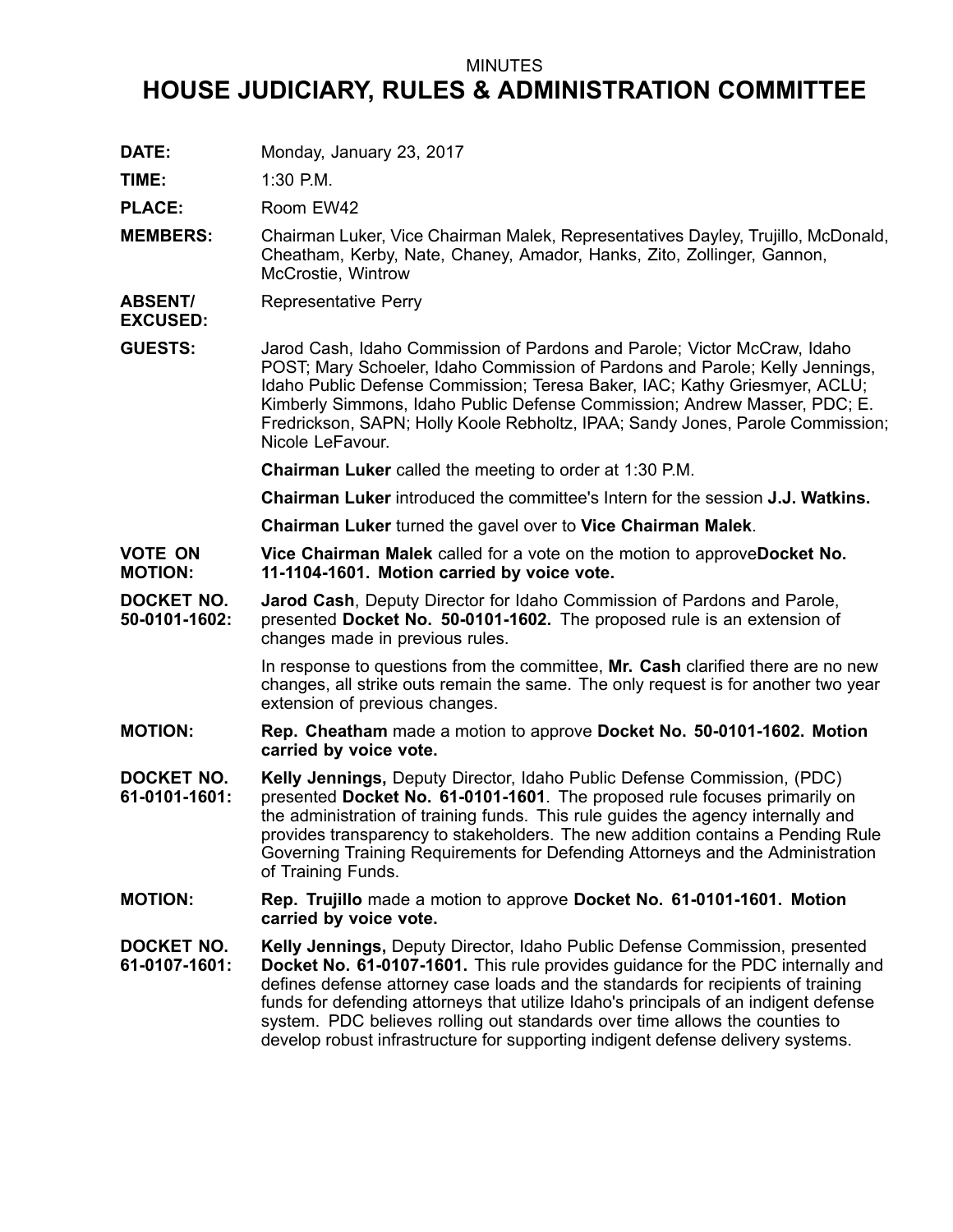In response to questions from the committee, **Ms. Jennings** clarified there were some standards and definitions mulled over during the several discussions and meetings. Many of these questions will be answered following the case study over the next few months with funding PDC already has acquired to determine accurate numbers for defense attorney's case loads in Idaho's counties.

**Teresa Baker,** Idaho Association of Counties, testified **in support** of **Docket No. 61-0107-1601.** After surveying all 44 counties with positive feedback concerning the first round of standards, they look forward to the actual survey and numbers for Idaho's case load standards.

**Kathy Griesmyer,** Policy Director, American Civil Liberties Union, testified **in opposition** to **Docket No. 61-0107-1601** due to concerns over using the word "should" and the removal of case standards until Idaho case study has been completed.

In response to questions, **Ms. Griesmyer** stated the ACLU believes there should be stricter terminology and actual case load numbers and details to pass the rule. Currently there are not enough details to pass the rule.

**Kimberly Simmons,** Deputy Director, Idaho Public Defense Commission explained the end goal for all ACLU and PDC is the same, to improve the public defense system in Idaho. Originally used Federal statistics, in the end pulled the numbers due to the high need to obtain Idaho figures for felony, mental health, and misdemeanor offenses. This workload research will provide the unique numbers to Idaho and reform to our needs.

In response to questions, **Ms. Simmons** stated this is not to provide <sup>a</sup> court challenge or an argument for mistrial of ineffective counsel.

- **MOTION: Rep. Trujillo** made <sup>a</sup> motion to approve **Docket No. 61-0107-1601.**
- **SUBSTITUTE Rep. Wintrow** made <sup>a</sup> substitute motion to reject **Docket No. 61-0107-1601.**

**AMENDED SUBSTITUTE MOTION: Rep. Kerby** made an amended substitute motion to approve **Docket No. 61-0107-1601** with the exception of **Section III(b).**

> **Vice Chairman Malek** ruled the amended substitute motion out of order for the following reason; authority to approve cannot change the incorporated standards that are already adopted by the Public Defense Commission. As <sup>a</sup> legislature we are unable to add language to <sup>a</sup> rule.

**AMENDED SUBSTITUTE Rep. Gannon** made an amended substitute motion to approve **Docket No. 61-0107-1601** with the exception of **Rule 004.02** standards for defending attorneys.

**MOTION:**

**MOTION:**

**Vice Chairman Malek** clarified if this reference to also intend page 45 to include **Subsection .021** that also makes reference to the standards for defending attorneys.

**Rep. Gannon** responded by saying there is <sup>a</sup> need to reject **Rule 004.02** and **Subsection 021.**

**ROLE CALL VOTE ON AMENDED SUBSTITUTE MOTION: Rep. Trujillo** requested <sup>a</sup> role call vote. **Motion failed by <sup>a</sup> vote of 3 AYE and 12 NAY. Voting in favor** of the motion: **Reps. Gannon, McCrostie, and Wintrow. Voting in opposition** to the motion: **Reps. Luker, Malek, Dayley, Trujillo, Cheatham, Kerby, Nate, Chaney, Amador, Hanks, Zito, and Zollinger.**